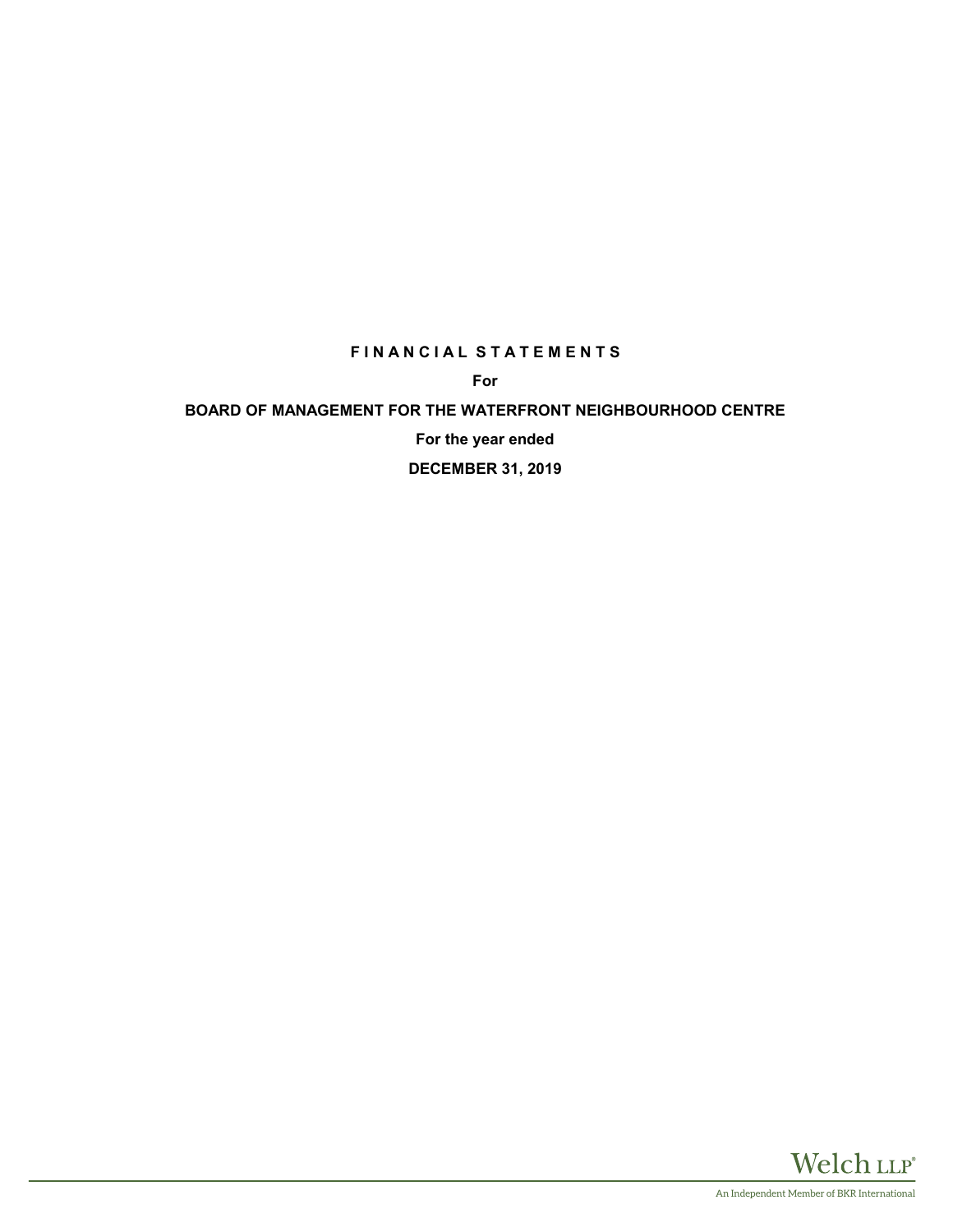# Welch LLP®

#### **INDEPENDENT AUDITOR'S REPORT**

To the Council of the Corporation of the

#### **CITY OF TORONTO AND THE BOARD OF MANAGEMENT FOR THE WATERFRONT NEIGHBOURHOOD CENTRE**

#### *Qualified Opinion*

We have audited the accompanying financial statements of Board of Management for the Waterfront Neighbourhood Centre (the "Centre"), which comprise the statement of financial position as at December 31, 2019, and the statements of operations, changes in net assets and cash flows for the year then ended, and a summary of significant accounting policies and other explanatory information.

In our opinion, except for the possible effects of the matter described in the *Basis for Qualified Opinion* section of our report, the accompanying financial statements present fairly, in all material respects, the financial position of the Centre as at December 31, 2019 and results of its operations and its cash flows for the year then ended in accordance with Canadian public sector accounting standards for government not-forprofit organizations.

#### *Basis for Qualified Opinion*

In common with many not-for-profit organizations, the Centre derives revenue from fundraising, the completeness of which is not susceptible to satisfactory audit verification. Accordingly, our verification of this revenue was limited to the amounts recorded in the records of the Centre and we were not able to determine whether any adjustments might be necessary to donations and fundraising revenue, excess of revenue over expenses and cash flows from operations for the years ended December 31, 2018 and 2019, current assets as at December 31, 2018 and 2019, and unrestricted net assets as at January 1 and December 31, 2018 and 2019. Our audit opinion on the financial statements for the year ended December 31, 2018 was modified accordingly because of the possible effects of this limitation in scope.

We conducted our audit in accordance with Canadian generally accepted auditing standards. Our responsibilities under those standards are further described in the *Auditor's Responsibilities for the Audit of the Financial Statements* section of our report. We are independent of the Centre in accordance with the ethical requirements that are relevant to our audit of the financial statements in Canada, and we have fulfilled our ethical responsibilities in accordance with these requirements. We believe that the audit evidence we have obtained is sufficient and appropriate to provide a basis for our qualified audit opinion.

#### *Responsibilities of Management and Those Charged with Governance for the Financial Statements*

Management is responsible for the preparation and fair presentation of the financial statements in accordance with Canadian public sector accounting standards for government not-for-profit organizations, and for such internal control as management determines is necessary to enable the preparation of financial statements that are free from material misstatement, whether due to fraud or error.

In preparing the financial statements, management is responsible for assessing the Centre's ability to continue as a going concern, disclosing, as applicable, matters related to going concern and using the going concern basis of accounting unless management either intends to liquidate the Centre or to cease operations, or has no realistic alternative but to do so.

Those charged with governance are responsible for overseeing the Centre's financial reporting process.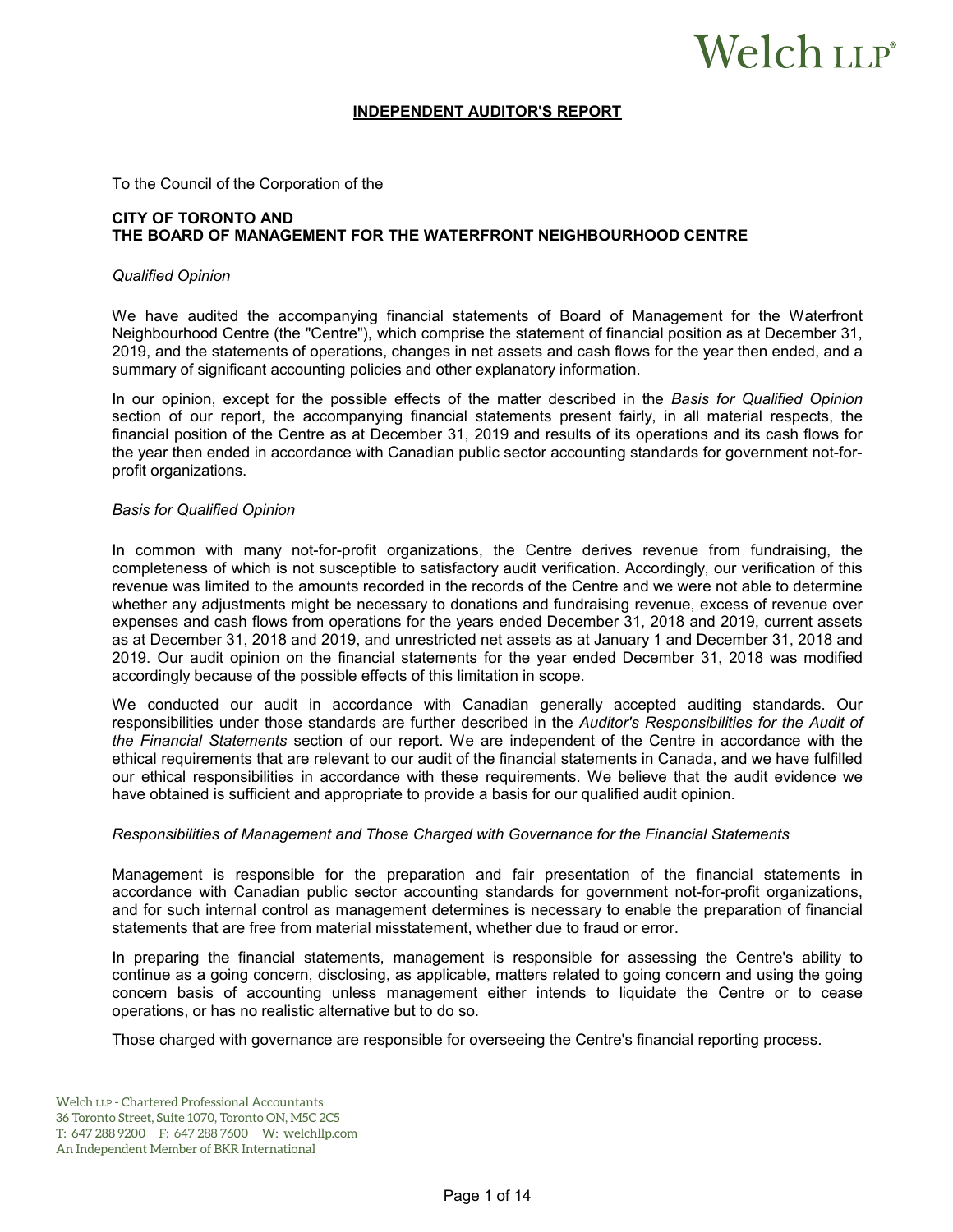#### *Auditor's Responsibilities for the Audit of the Financial Statements*

Our objectives are to obtain reasonable assurance about whether the financial statements as a whole are free from material misstatement, whether due to fraud or error, and to issue an auditor's report that includes our opinion. Reasonable assurance is a high level of assurance, but is not a guarantee that an audit conducted in accordance with Canadian generally accepted auditing standards will always detect a material misstatement when it exists. Misstatements can arise from fraud or error and are considered material if, individually or in the aggregate, they could reasonably be expected to influence the economic decisions of users taken on the basis of these financial statements.

As part of an audit in accordance with Canadian generally accepted auditing standards, we exercise professional judgment and maintain professional skepticism throughout the audit. We also:

- Identify and assess the risks of material misstatement of the financial statements, whether due to fraud or error, design and perform audit procedures responsive to those risks, and obtain audit evidence that is sufficient and appropriate to provide a basis for our opinion. The risk of not detecting a material misstatement resulting from fraud is higher than for one resulting from error, as fraud may involve collusion, forgery, intentional omissions, misrepresentations, or the override of internal control.
- Obtain an understanding of internal control relevant to the audit in order to design audit procedures that are appropriate in the circumstances, but not for the purpose of expressing an opinion on the effectiveness of the Centre's internal control.
- Evaluate the appropriateness of accounting policies used and the reasonableness of accounting estimates and related disclosures made by management.
- Conclude on the appropriateness of management's use of the going concern basis of accounting and, based on the audit evidence obtained, whether a material uncertainty exists related to events or conditions that may cast significant doubt on the Centre's ability to continue as a going concern. If we conclude that a material uncertainty exists, we are required to draw attention in our auditor's report to the related disclosures in the financial statements or, if such disclosures are inadequate, to modify our opinion. Our conclusions are based on the audit evidence obtained up to the date of our auditor's report. However, future events or conditions may cause the Centre to cease to continue as a going concern.
- Evaluate the overall presentation, structure and content of the financial statements, including the disclosures, and whether the financial statements represent the underlying transactions and events in a manner that achieves fair presentation.

We communicate with those charged with governance regarding, among other matters, the planned scope and timing of the audit and significant audit findings, including any significant deficiencies in internal control that we identify during our audit.

JelchUP

Chartered Professional Accountants Licensed Public Accountants

Toronto, Ontario May 26, 2020.

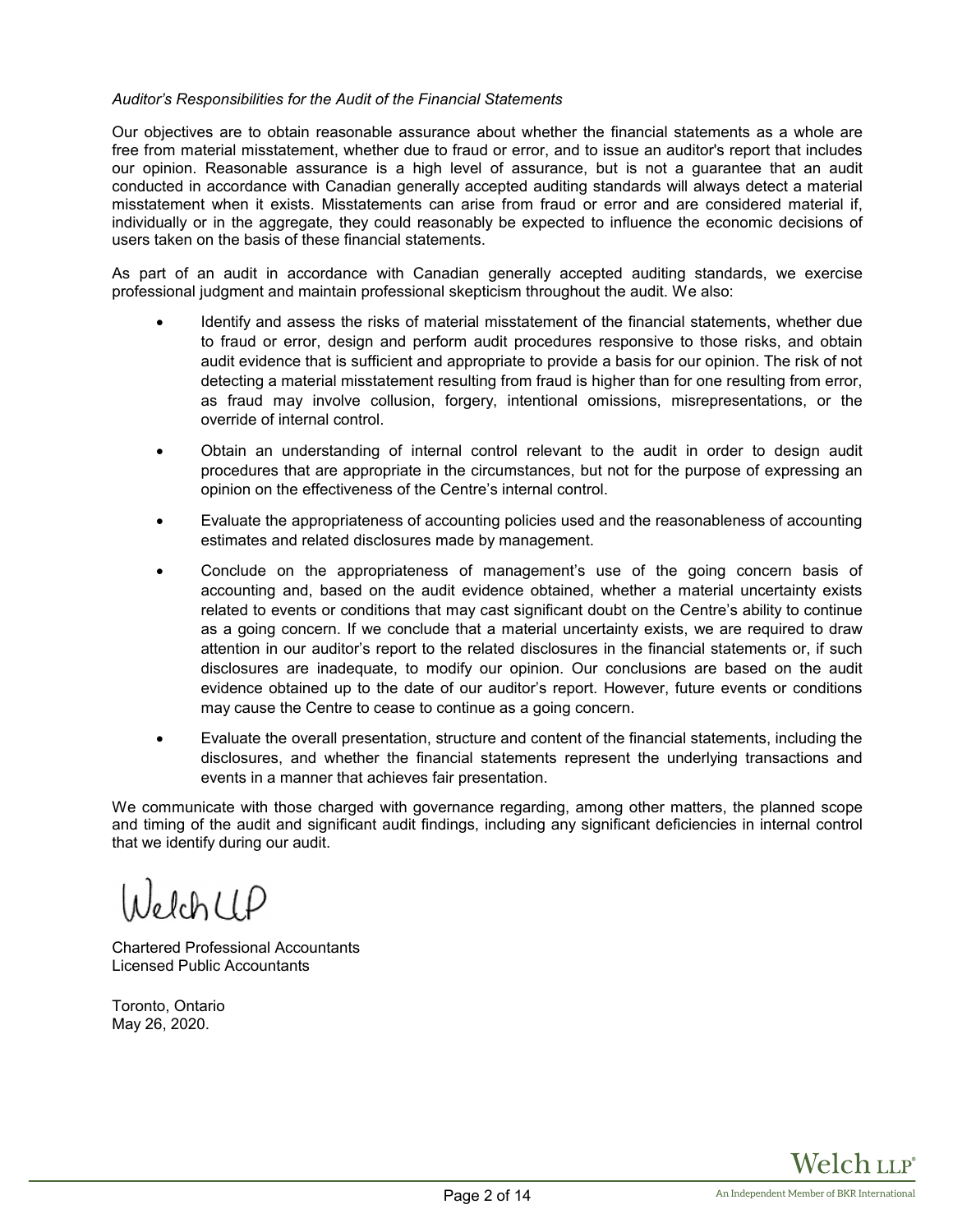# **BOARD OF MANAGEMENT FOR THE WATERFRONT NEIGHBOURHOOD CENTRE STATEMENT OF FINANCIAL POSITION**

# **DECEMBER 31, 2019**

|                                                                                                                                                                                                                                                                                       | 2019                                                                         | 2018                                                                                           |
|---------------------------------------------------------------------------------------------------------------------------------------------------------------------------------------------------------------------------------------------------------------------------------------|------------------------------------------------------------------------------|------------------------------------------------------------------------------------------------|
| <b>ASSETS</b>                                                                                                                                                                                                                                                                         |                                                                              |                                                                                                |
| <b>CURRENT ASSETS</b><br>Cash<br>Short-term investments (note 3)<br>Due from City of Toronto - vacation payable<br>Due from City of Toronto (note 4)<br>Accounts receivable<br>Prepaid expenses                                                                                       | 456,401<br>S<br>1,020,020<br>41,353<br>2,939<br>34,564<br>4,725<br>1,560,002 | 447,719<br>\$<br>603,267<br>25,160<br>$\overline{\phantom{0}}$<br>80,039<br>4,167<br>1,160,352 |
| LONG-TERM RECEIVABLE - CITY OF TORONTO (note 5)                                                                                                                                                                                                                                       | 577,739                                                                      | 501,815                                                                                        |
| <b>CAPITAL ASSETS (note 6)</b>                                                                                                                                                                                                                                                        | 19,015                                                                       | 26,809                                                                                         |
|                                                                                                                                                                                                                                                                                       | \$2,156,756                                                                  | \$1,688,976                                                                                    |
| <b>LIABILITIES AND NET ASSETS</b>                                                                                                                                                                                                                                                     |                                                                              |                                                                                                |
| <b>CURRENT LIABILITIES</b><br>Due to City of Toronto (note 4)<br>Accounts payable and accrued liabilities<br>Deferred revenue<br>Deferred contributions (note 7)<br>Due to Waterfront Neighbourhood Centre Charitable Fund (note 8)<br><b>DEFERRED CAPITAL CONTRIBUTIONS (note 9)</b> | \$<br>172,549<br>20,732<br>83,857<br>2,175<br>279,313<br>404,274             | \$<br>3,222<br>165,623<br>18,726<br>118,420<br>$\overline{\phantom{a}}$<br>305,991<br>5,718    |
| <b>POST-EMPLOYMENT BENEFITS PAYABLE (note 5)</b>                                                                                                                                                                                                                                      | 577,739<br>1,261,326                                                         | 501,815<br>813,524                                                                             |
| <b>NET ASSETS</b><br>Invested in program capital assets<br>Internally restricted - program fund reserves (note 10)<br>Unrestricted reserve funds - program administrative reserve (note 11)                                                                                           | 14,741<br>378,370<br>502,319<br>895,430                                      | 21,091<br>378,370<br>475,991<br>875,452                                                        |
| Approved by the Board:<br>Saida<br>Co-Chair<br>Amb<br>Carole Therriautt<br>Treasurer                                                                                                                                                                                                  | \$2,156,756                                                                  | \$1,688,976                                                                                    |

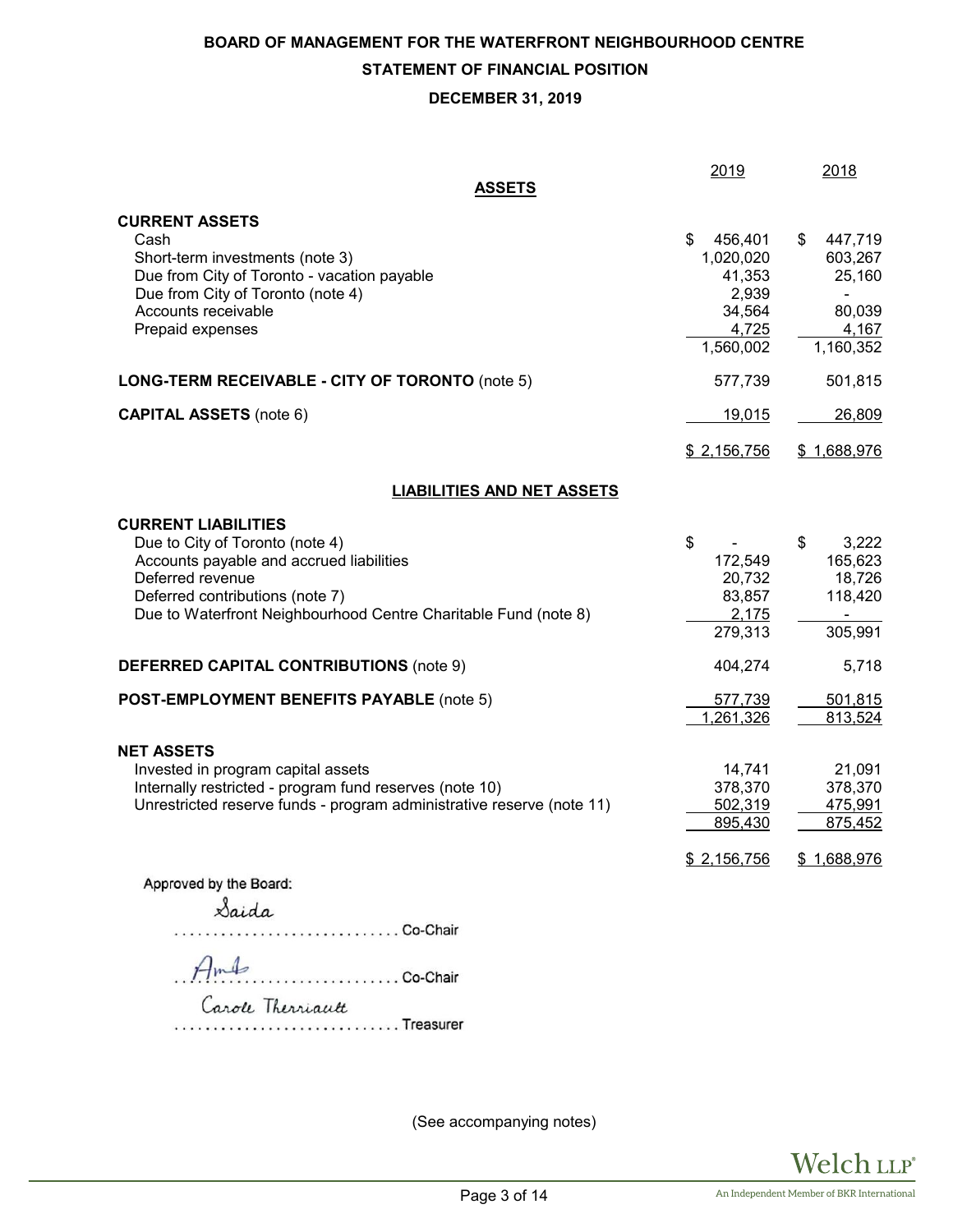# **BOARD OF MANAGEMENT FOR THE WATERFRONT NEIGHBOURHOOD CENTRE STATEMENT OF CHANGES IN NET ASSETS YEAR ENDED DECEMBER 31, 2019**

|                                                            | Invested<br>in<br>program<br>capital<br>assets | Internally<br>restricted -<br>program<br>fund<br>reserves | Unrestricted<br>reserve<br>funds | Total<br>2019 | Total<br>2018 |
|------------------------------------------------------------|------------------------------------------------|-----------------------------------------------------------|----------------------------------|---------------|---------------|
| Net assets, beginning of year                              | 21,091<br>\$                                   | 378,370<br>\$                                             | 475,991<br>\$                    | 875,452<br>\$ | 766,284<br>S  |
| Excess of revenue over expenses<br>(expenses over revenue) | (6,350)                                        |                                                           | 26,328                           | 19,978        | 109,168       |
| Net assets, end of year                                    | 14,741                                         | 378,370                                                   | 502,319                          | 895,430       | 875,452       |

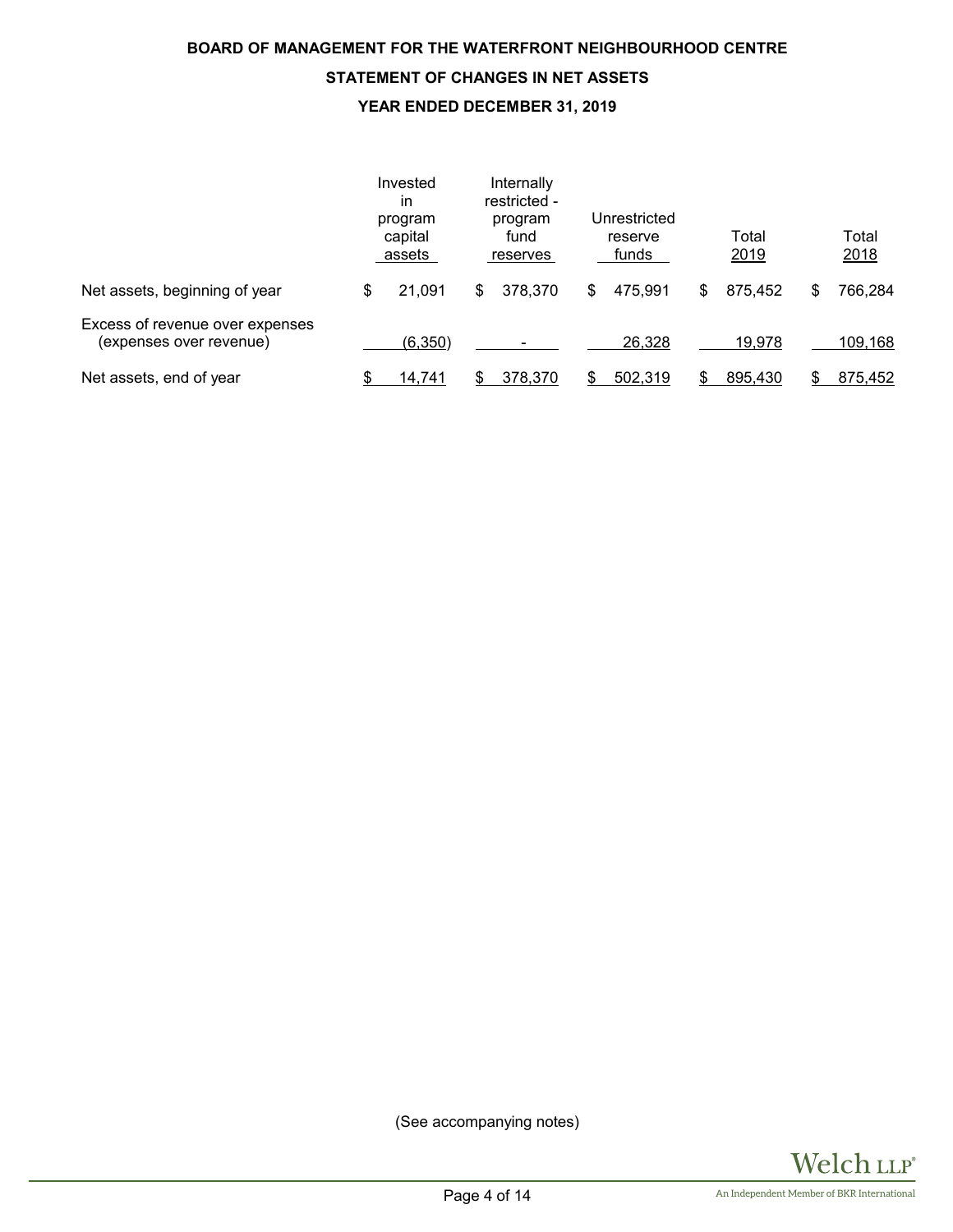# **BOARD OF MANAGEMENT FOR THE WATERFRONT NEIGHBOURHOOD CENTRE**

# **STATEMENT OF OPERATIONS**

### **YEAR ENDED DECEMBER 31, 2019**

|                                                | Program      | <b>Administration</b> | 2019         | 2018            |
|------------------------------------------------|--------------|-----------------------|--------------|-----------------|
| <b>Revenue</b>                                 |              |                       |              |                 |
| City of Toronto                                |              |                       |              |                 |
| Administration (note 4)                        | \$           | \$1,430,280           | \$1,430,280  | 1,350,778<br>\$ |
| Vacation payable (note 4)                      |              | 16,194                | 16,194       | (20, 161)       |
| Post-employment benefits (note 4)              |              | 75,924                | 75,924       | 81,975          |
| Grants                                         |              |                       |              |                 |
| Government of Canada                           | 126,435      |                       | 126,435      | 138,859         |
| Province of Ontario                            | 52,487       |                       | 52,487       | 77,349          |
| City of Toronto                                | 75,957       |                       | 75,957       | 78,518          |
| Foundations/agencies                           | 107,623      |                       | 107,623      | 122,951         |
| City of Toronto - Children's Services          | 4,700        |                       | 4,700        | 4,700           |
| Donations and fundraising                      | 74,391       |                       | 74,391       | 77,466          |
| Membership and program fees                    | 286,900      |                       | 286,900      | 257,312         |
| <b>Rental fees</b>                             | 112,828      |                       | 112,828      | 165,147         |
| Interest                                       | 22,024       |                       | 22,024       | 14,980          |
|                                                | 863,345      | 1,522,398             | 2,385,743    | 2,349,874       |
| <b>Expenses</b>                                |              |                       |              |                 |
| Salaries and wages                             | 565,211      | 974,220               | 1,539,431    | 1,398,128       |
| Employee benefits                              | 60,440       | 264,711               | 325,151      | 322,890         |
| Employee benefits - post-employment benefits   |              | 75,924                | 75,924       | 81,975          |
| Materials and supplies                         | 164,418      | 100,478               | 264,896      | 248,396         |
| Purchase of services                           | 46,948       | 107,065               | 154,013      | 183,026         |
| Amortization of capital assets                 | 6,350        | 1,444                 | 7,794        | 7,735           |
| Amortization of deferred capital contributions |              | (1, 444)              | (1, 444)     | (1, 444)        |
|                                                | 843,367      | 1,522,398             | 2,365,765    | 2,240,706       |
| <b>Excess of revenue over expenses</b>         | 19,978<br>\$ | \$                    | \$<br>19,978 | \$<br>109,168   |

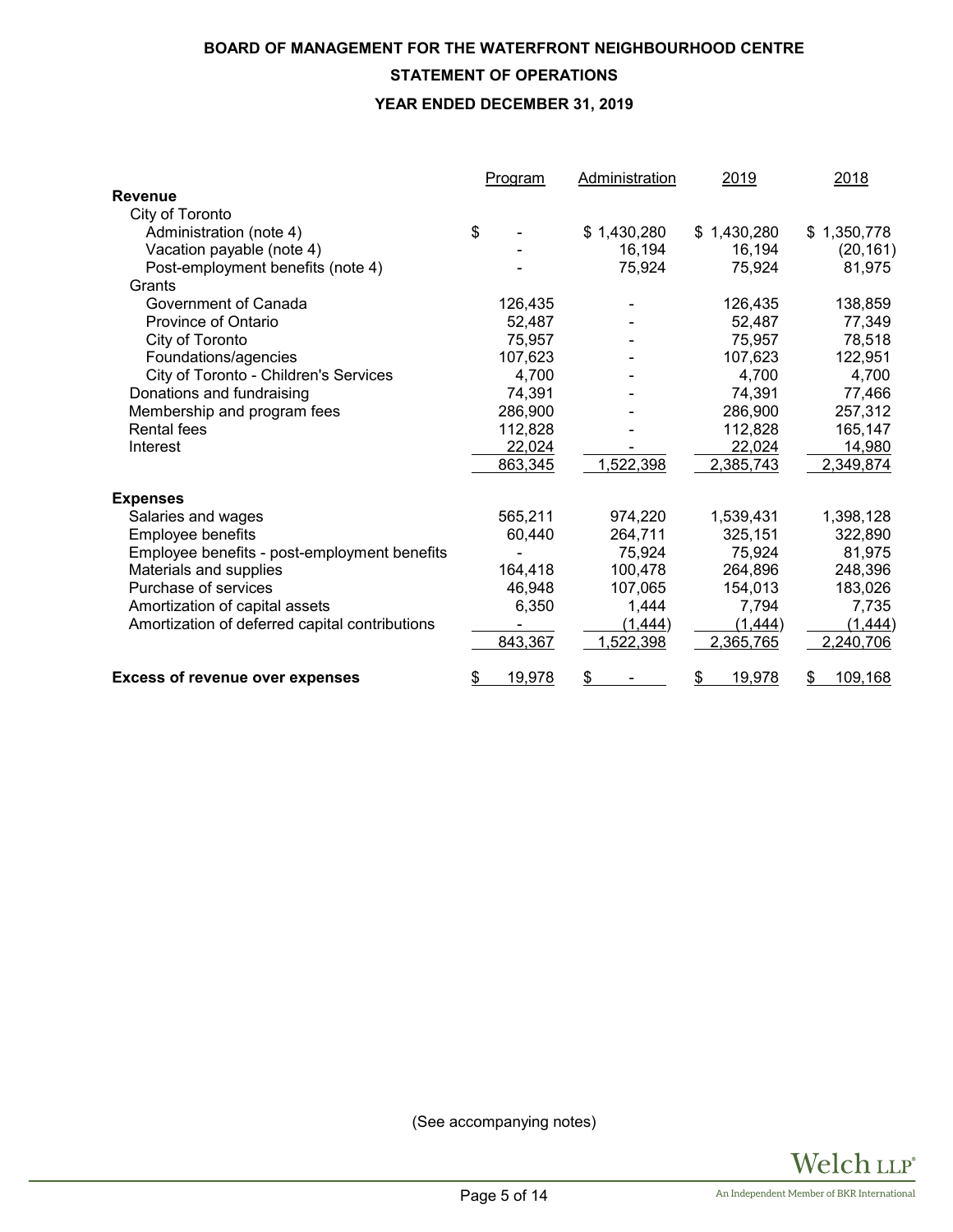### **BOARD OF MANAGEMENT FOR THE WATERFRONT NEIGHBOURHOOD CENTRE**

### **STATEMENT OF CASH FLOWS**

**YEAR ENDED DECEMBER 31, 2019**

|                                                                                   | 2019          | 2018          |
|-----------------------------------------------------------------------------------|---------------|---------------|
| CASH FLOWS FROM (USED IN) OPERATING ACTIVITIES<br>Excess of revenue over expenses | \$<br>19,978  | \$<br>109,168 |
| Adjustments for non-cash items:                                                   |               |               |
| Amortization of capital assets                                                    | 7,794         | 7,735         |
| Amortization of deferred capital contributions                                    | (1,444)       | (1,444)       |
|                                                                                   | 26,328        | 115,459       |
| Increase (decrease) resulting from changes in:                                    |               |               |
| Due from City of Toronto - vacation payable                                       | (16, 193)     | 20,161        |
| Due from City of Toronto - other                                                  | (2,939)       |               |
| Accounts receivable                                                               | 45,475        | (49, 822)     |
| Prepaid expenses                                                                  | (558)         | (841)         |
| Long-term receivable - City of Toronto                                            | (75, 924)     | (81, 975)     |
| Due to City of Toronto                                                            | (3,222)       | (5,670)       |
| Accounts payable and accrued liabilities                                          | 6,926         | (13, 976)     |
| Deferred revenue                                                                  | 2,006         | 960           |
| Deferred contributions                                                            | (34, 563)     | (87,074)      |
| Due to Waterfront Neighbourhood Centre Charitable Fund                            | 2,175         |               |
| Post-employment benefits payable                                                  | 75,924        | 81,975        |
|                                                                                   | 25,435        | (20, 803)     |
| <b>CASH FLOWS USED IN CAPITAL ACTIVITIES</b>                                      |               |               |
| Acquisition of capital assets - program                                           |               | (7, 292)      |
| <b>CASH FLOWS USED IN INVESTING ACTIVITIES</b>                                    |               |               |
| Purchase of investments                                                           | (1,020,020)   | (600,000)     |
| Proceeds from sale of investments                                                 | 603,267       | 379,007       |
|                                                                                   | (416, 753)    | (220, 993)    |
| <b>CASH FLOWS FROM FINANCING ACTIVITIES</b>                                       |               |               |
| Contribution received for capital asset purchases                                 | 400,000       |               |
| <b>INCREASE (DECREASE) IN CASH</b>                                                | 8,682         | (249, 088)    |
| <b>CASH AT BEGINNING OF YEAR</b>                                                  | 447,719       | 696,807       |
| <b>CASH AT END OF YEAR</b>                                                        | \$<br>456,401 | \$<br>447,719 |

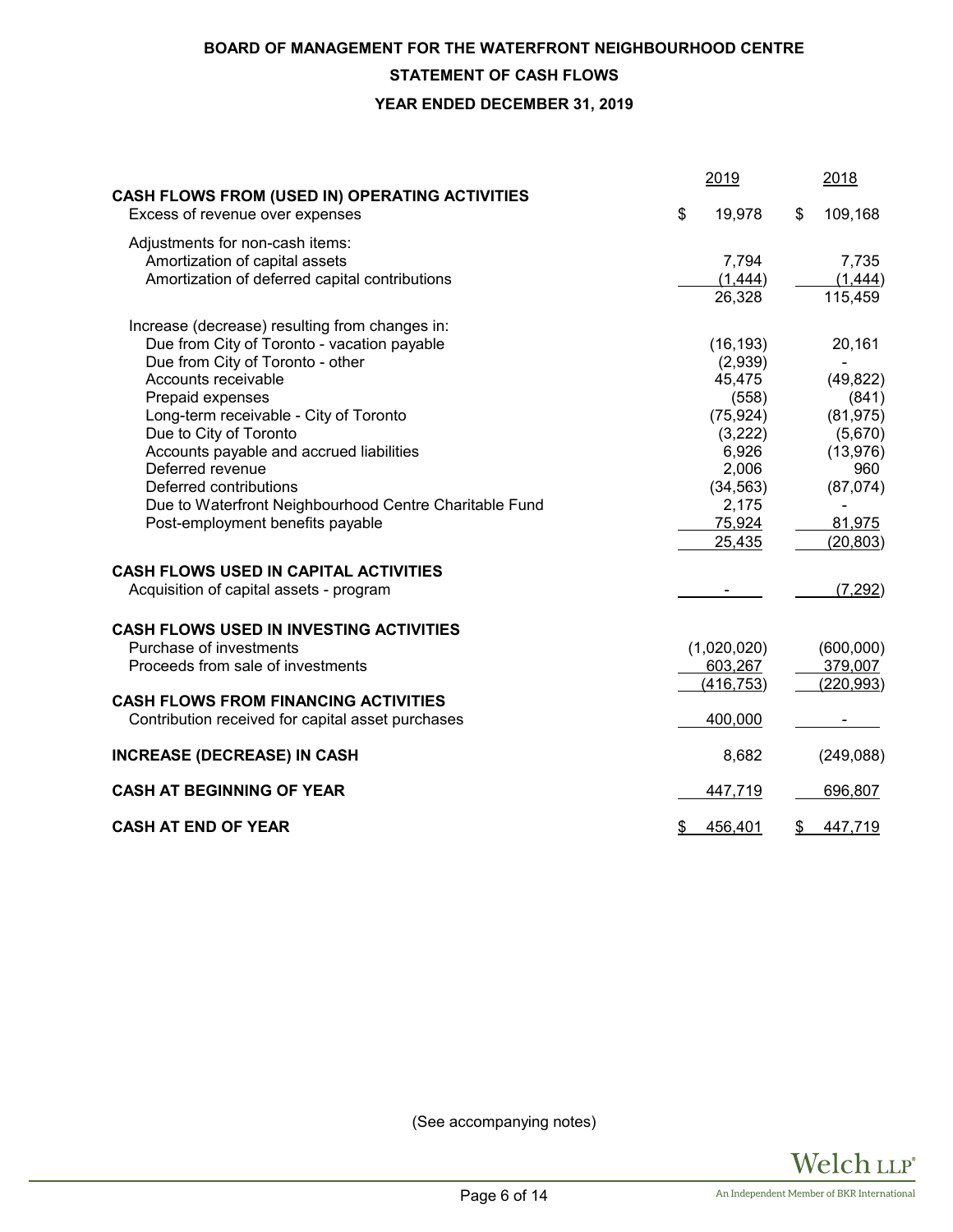# **BOARD OF MANAGEMENT FOR THE WATERFRONT NEIGHBOURHOOD CENTRE NOTES TO THE FINANCIAL STATEMENTS YEAR ENDED DECEMBER 31, 2019**

#### 1. **NATURE OF OPERATIONS**

The City of Toronto Act, 1997 continued the provisions of By-law No. 1995-0448 dated June 26, 1995 to reflect Chapter 25, Community and Recreation Centres of the Corporation of the City of Toronto Municipal Code. Chapter 25 amended all previous by-laws and established part of the premises at 627 Queens Quay West, Toronto, as a community recreation centre under the authority of the Municipal Act, known as Waterfront Neighbourhood Centre (the "Centre"). The Centre changed its name from Harbourfront Community Centre as approved by City Council in May 2016. The Centre is a not-forprofit organization and, as such, is exempt from income tax.

The Municipal Code provides for a Council appointed Board which, among other matters, shall:

- (a) endeavour to manage and control the premises in a reasonable and efficient manner, in accordance with standard good business practices, and
- (b) pay to the City of Toronto (the "City") any excess of administration expenditure funds provided by the City in accordance with its approved annual budget, but may retain any surplus from program activities.

#### 2. **SIGNIFICANT ACCOUNTING POLICIES**

#### *Basis of accounting*

The financial statements have been prepared in accordance with Canadian Public Sector Accounting Standards for government not-for-profit organizations ("PSA-GNPO") as issued by the Public Sector Accounting Board ("PSAB").

#### *Revenue recognition*

The Centre follows the deferral method of accounting for contributions. Contributions are recognized as revenue when received or receivable if the amount to be received can be reasonably estimated and collection is reasonably assured. Restricted contributions are deferred and recognized as revenue in the year in which the related expenses are recognized and are recorded as deferred contributions on the statement of financial position. Externally restricted contributions for depreciable capital assets are deferred and amortized over the life of the related capital assets. Externally restricted contributions for capital assets that have not been expended are recorded as part of deferred capital contribution on the statement of financial position.

Membership and program fees are recognized on the date the services are performed. Amounts received in advance of services being provided are classified as deferred revenue on the statement of financial position.

Rental and similar revenues are recognized on the date of the performance or event.

#### *Cash and short-term investments*

Cash and short-term investments include cash on hand, cash on deposit with financial institutions, demand deposits and short-term investments with maturities of less than twelve months at acquisition.

#### *Financial instruments*

The Centre initially measures its financial assets and financial liabilities at fair value. The Centre subsequently measures all its financial assets and financial liabilities at amortized cost. Financial assets measured at amortized cost include cash, short-term investments and accounts receivable. Financial liabilities measured at amortized cost include accounts payable and accrued liabilities.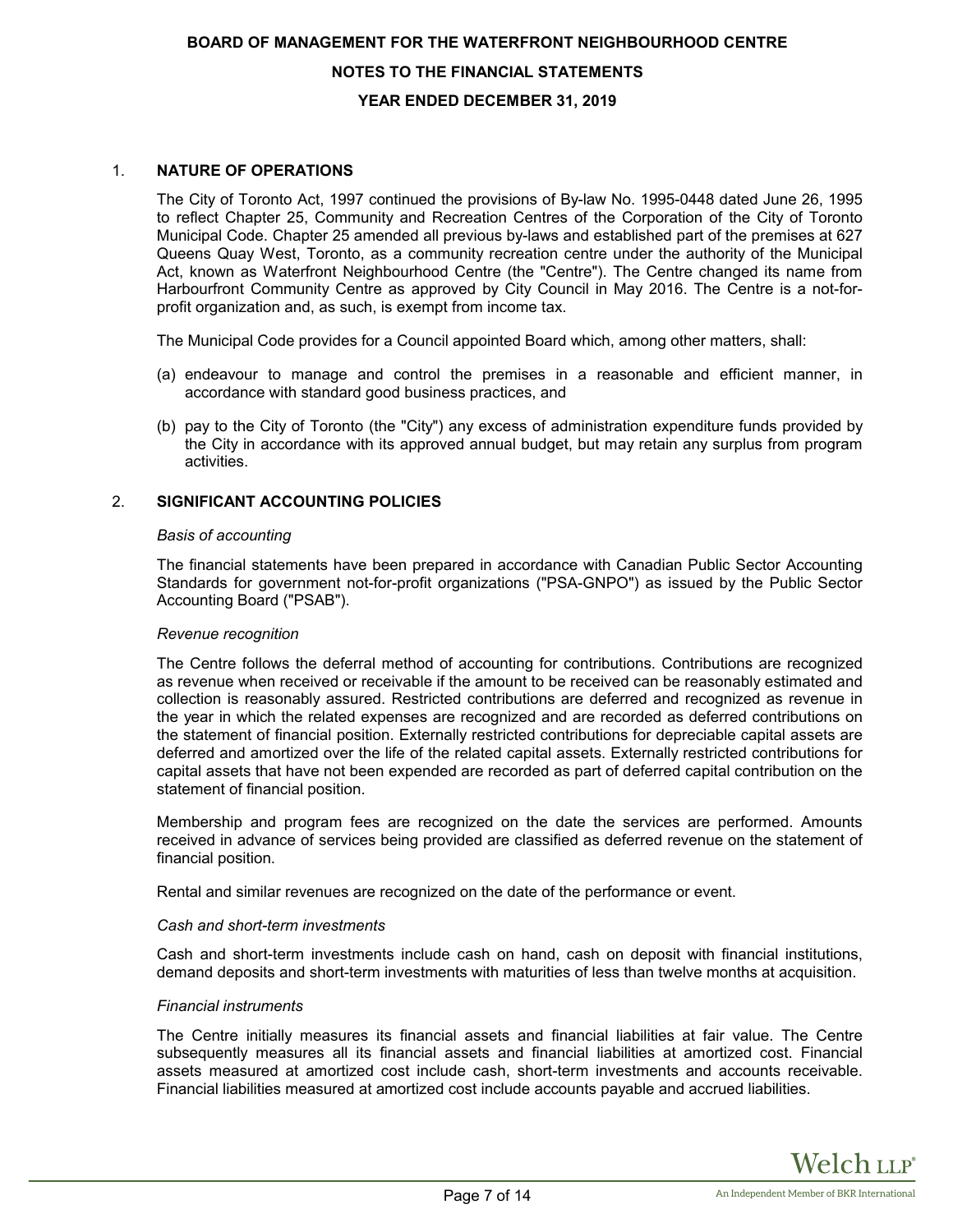# **BOARD OF MANAGEMENT FOR THE WATERFRONT NEIGHBOURHOOD CENTRE NOTES TO THE FINANCIAL STATEMENTS - Cont'd. YEAR ENDED DECEMBER 31, 2019**

#### 2. **SIGNIFICANT ACCOUNTING POLICIES -** Cont'd.

#### *Contributed material and services*

Because of the difficulty of determining their fair value, contributed materials and services are not recognized in the financial statements. Monetary donations are recorded as received.

#### *Capital assets*

Capital assets are recorded at cost and contributed capital assets are recorded at fair value at the date of contribution. For furniture and equipment, amortization is provided on a straight-line basis over their estimated useful lives of 5 years.

#### *Employee related costs*

The Centre has adopted the following policies with respect to employee benefit plans:

- (a) The City of Toronto offers a multi-employer defined benefit pension plan to the Centre's employees. Due to the nature of the Plan, the Centre does not have sufficient information to account for the Plan as a defined benefit plan; therefore, the multi-employer defined benefit pension plan is accounted for in the same manner as a defined contribution plan. An expense is recorded in the period in which contributions are made.
- (b) The Centre also offers its employees a defined benefit sick leave plan, a post-retirement life, health and dental plan, a long-term disability plan and continuation of health, dental and life insurance benefits to disabled employees. The accrued benefit obligations are determined using an actuarial valuation based on the projected benefit method prorated on service, incorporating management's best estimate of future salary levels, inflation, sick day usage estimates, ages of employees and other actuarial factors.

Net actuarial gains and losses that arise are amortized over the expected average remaining service life of the employee group.

The Centre recognizes an accrued benefit liability on the statement of financial position, which is the net of the amount of the accrued benefit obligations and the unamortized actuarial gains / losses.

#### *Use of estimates*

The preparation of financial statements in conformity with PSA-GNPO requires management to make estimates and assumptions that affect the reported amounts of assets and liabilities at the date of the financial statements and the reported amounts of revenues and expenses during the reporting period. Management makes accounting estimates when determining the useful life of its capital assets, significant accrued liabilities, the post-employment benefits liabilities and the related costs and revenue charged to the statement of operations. Actual results could differ from those estimates, the impact of which would be recorded in future periods.

Estimates and underlying assumptions are reviewed on an ongoing basis. Revisions to accounting estimates are recognized in the year in which the estimates are revised and in any future years affected.

#### 3. **SHORT-TERM INVESTMENTS**

Short-term investments consists of a guaranteed investment certificates with annual interest rates ranging from of 2.20% to 2.26% (2018 - 2.65%) that mature between in October 21, 2020 and November 1, 2020 (2018 - October 2019).

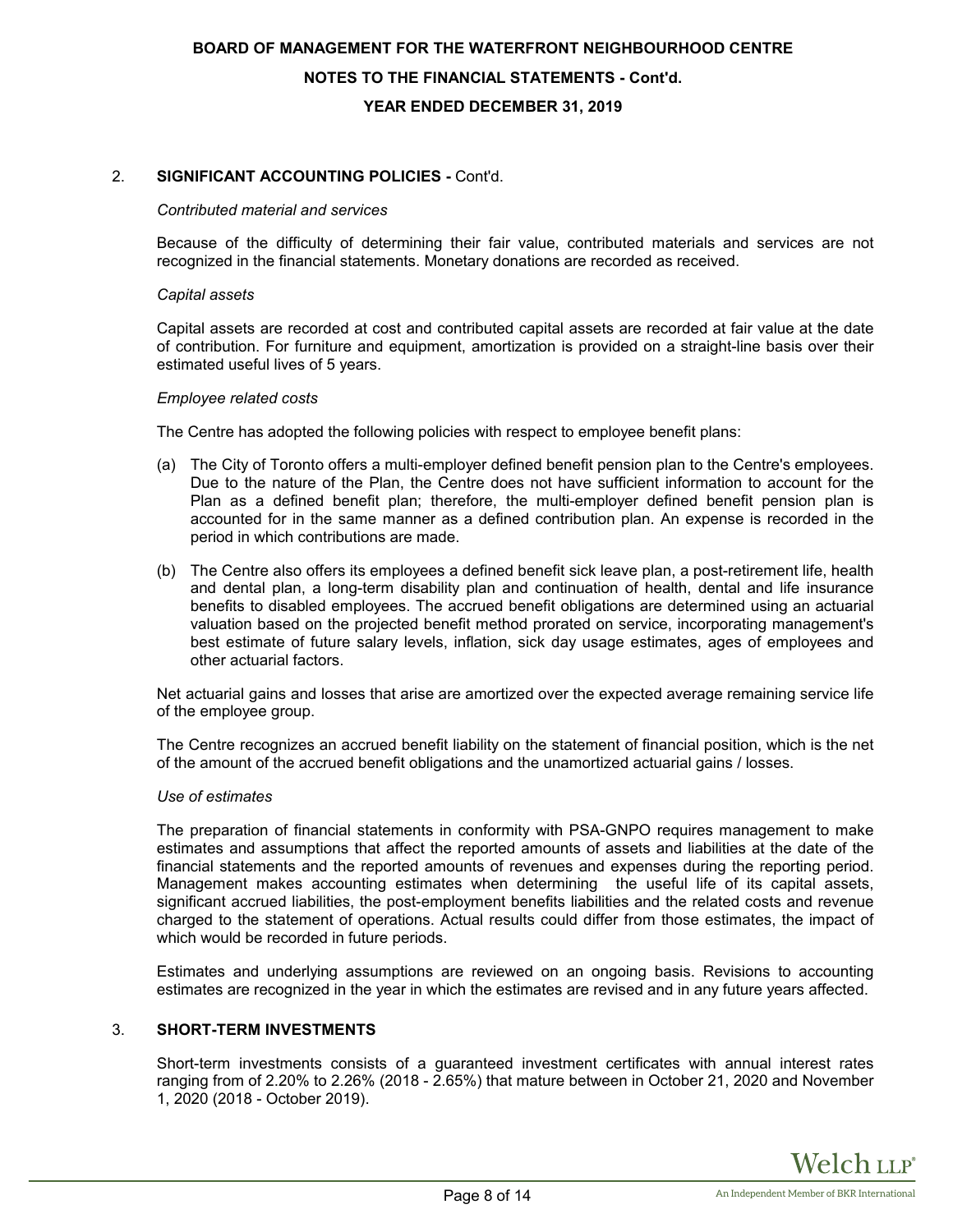#### **NOTES TO THE FINANCIAL STATEMENTS - Cont'd.**

#### **YEAR ENDED DECEMBER 31, 2019**

#### 4. **FUNDS PROVIDED BY THE CITY OF TORONTO - ADMINISTRATION**

Funding for administration expenses is provided by the City according to Council approved budgets. Surplus amounts in administration are repayable to the City. Deficits, other than long-term employee benefits, are to be funded by the Centre unless Council approval has been obtained for additional funding.

|                                                                                                                                | 2019<br><b>Budget</b><br>(unaudited) | 2019                   | 2018                |
|--------------------------------------------------------------------------------------------------------------------------------|--------------------------------------|------------------------|---------------------|
| <b>Administration expenses:</b>                                                                                                |                                      |                        |                     |
| Salaries and wages                                                                                                             | \$<br>952,717                        | \$<br>974,220          | \$<br>883,846       |
| Employee benefits                                                                                                              | 279,424                              | 264,711                | 264,497             |
| Employee benefits - post-employment benefits<br>Materials and supplies                                                         | 80,917                               | 75,924<br>100,478      | 81,975<br>69,935    |
| Purchase of services                                                                                                           | 117,267                              | 107,065                | <u>112,339</u>      |
|                                                                                                                                | \$1,430,325                          | \$1,522,398            | \$1,412,592         |
| Centre's actual administration revenue:                                                                                        |                                      |                        |                     |
| Administration budget                                                                                                          |                                      | \$1,430,325            | \$1,350,752         |
| Centre's actual administration expenses:<br>Administration expenses                                                            |                                      | \$1,522,398            | \$1,412,592         |
| Adjustments for:<br>Post-employment benefits, not funded by the City until paid,                                               |                                      |                        |                     |
| that are included in long-term receivable - City of Toronto<br>Vacation pay liability, not funded by the City until paid, that |                                      | (75, 924)              | (81, 975)           |
| are included in due from City of Toronto                                                                                       |                                      | (16, 194)<br>1,430,280 | 20,161<br>1,350,778 |
| Administration expenses (revenues) over approved budget                                                                        |                                      | \$<br>45               | \$<br>(26)          |
|                                                                                                                                |                                      |                        |                     |

The under-expenditure of \$45 is included in due from City of Toronto (2018 - over-expenditure of \$26 is included in due to City of Toronto).

#### 5. **POST-EMPLOYMENT BENEFITS AND LONG-TERM AMOUNT DUE FROM THE CITY OF TORONTO**

The Centre participates in a number of defined benefit plans provided by the City including pension, other retirement and post-employment benefits to its employees. Under the sick leave plan for management staff with ten years of service as of April 1, 2003, unused sick leave accumulates until March 1, 2008 and eligible employees may be entitled to a cash payment upon leaving the Centre's employment. The liability for these accumulated days represents the extent to which they have vested and could be taken in cash by the employee upon termination, retirement or death.

The Centre also provides health, dental, accidental death and disability, life insurance and long-term disability benefits to eligible employees. Depending on length of service and individuals' election, management retirees are covered either by the former City of Toronto retirement benefit plan or by the current retirement benefit plan.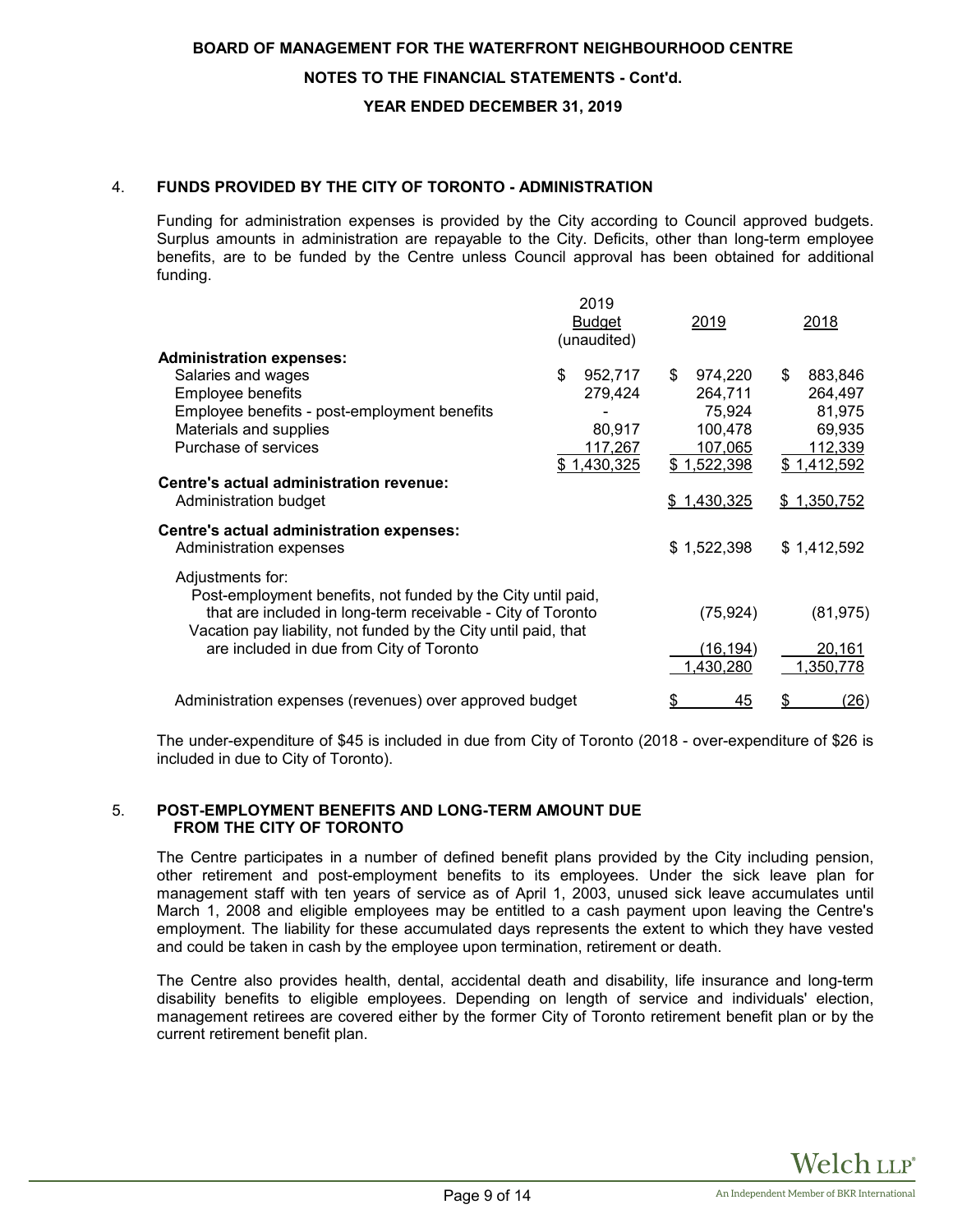#### **NOTES TO THE FINANCIAL STATEMENTS - Cont'd.**

#### **YEAR ENDED DECEMBER 31, 2019**

#### 5. **POST-EMPLOYMENT BENEFITS AND LONG-TERM AMOUNT DUE FROM THE CITY OF TORONTO** - Cont'd.

Due to the complexities in valuing the benefit plans, actuarial valuations are conducted on a periodic basis. The most recent actuarial valuation was completed as at December 31, 2019 with projections to December 31, 2020, 2021 and 2022. Assumptions used to project the accrued benefit obligation were as follows:

- long-term inflation rate 2.0%
- assumed health care cost trends range from 3.0% to 5.5%
- rate of compensation increase 3.0% to 3.5%
- discount rates post-retirement 2.7%, post-employment 2.41%, sick leave 2.5%

Information about the Centre's employee benefits, other than multi-employer, defined benefit pension plan noted below, is as follows:

|                                                                                                                                                   |    | 2019                                                  |    | 2018                                                         |
|---------------------------------------------------------------------------------------------------------------------------------------------------|----|-------------------------------------------------------|----|--------------------------------------------------------------|
| Post retirement benefits<br>Sick leave benefits<br>Income benefits<br>Disabled employee benefits                                                  | \$ | 503,839<br>280,199<br>385,510<br>202,499<br>1,372,047 | \$ | 410,840<br>266,764<br>396,898<br>200,359<br>1,274,861        |
| Add: Unamortized actuarial loss                                                                                                                   |    | (794, 308)                                            |    | (773,046)                                                    |
| Employee benefit liability                                                                                                                        | S  | 577,739                                               | S  | 501,815                                                      |
| The continuity of the accrued benefit obligation is as follows:                                                                                   |    | 2019                                                  |    | 2018                                                         |
| Balance, beginning of year<br>Current service cost<br>Interest cost<br>Amortization of actuarial gain<br>Plan amendment<br>Expected benefits paid | \$ | 501,815<br>17,831<br>40,672<br>78,656<br>(61,235)     | \$ | 419,840<br>17,746<br>35,649<br>74,985<br>10,837<br>(57, 242) |
| Balance, end of year                                                                                                                              | \$ | 577,739                                               | \$ | <u>501,815</u>                                               |

A long-term receivable from the City of \$577,739 (2018 - \$501,815) has resulted from the recording of sick leave and post-retirement benefits. Funding for these costs continues to be provided by the City as benefit costs are paid and the City continues to be responsible for the benefit liabilities of administrative staff that may be incurred by the Centre.

The Centre also makes contributions to the Ontario Municipal Employees Retirement System (OMERS), which is a multi-employer plan, on behalf of most of its eligible employees. The OMERS plan (the "Plan") is a defined benefit plan, which specifies the amount of the retirement benefit to be received by the employees based on the length of service and rates of pay. Employer contributions to this pension plan amounted to \$91,572 in 2019 (2018 - \$97,973).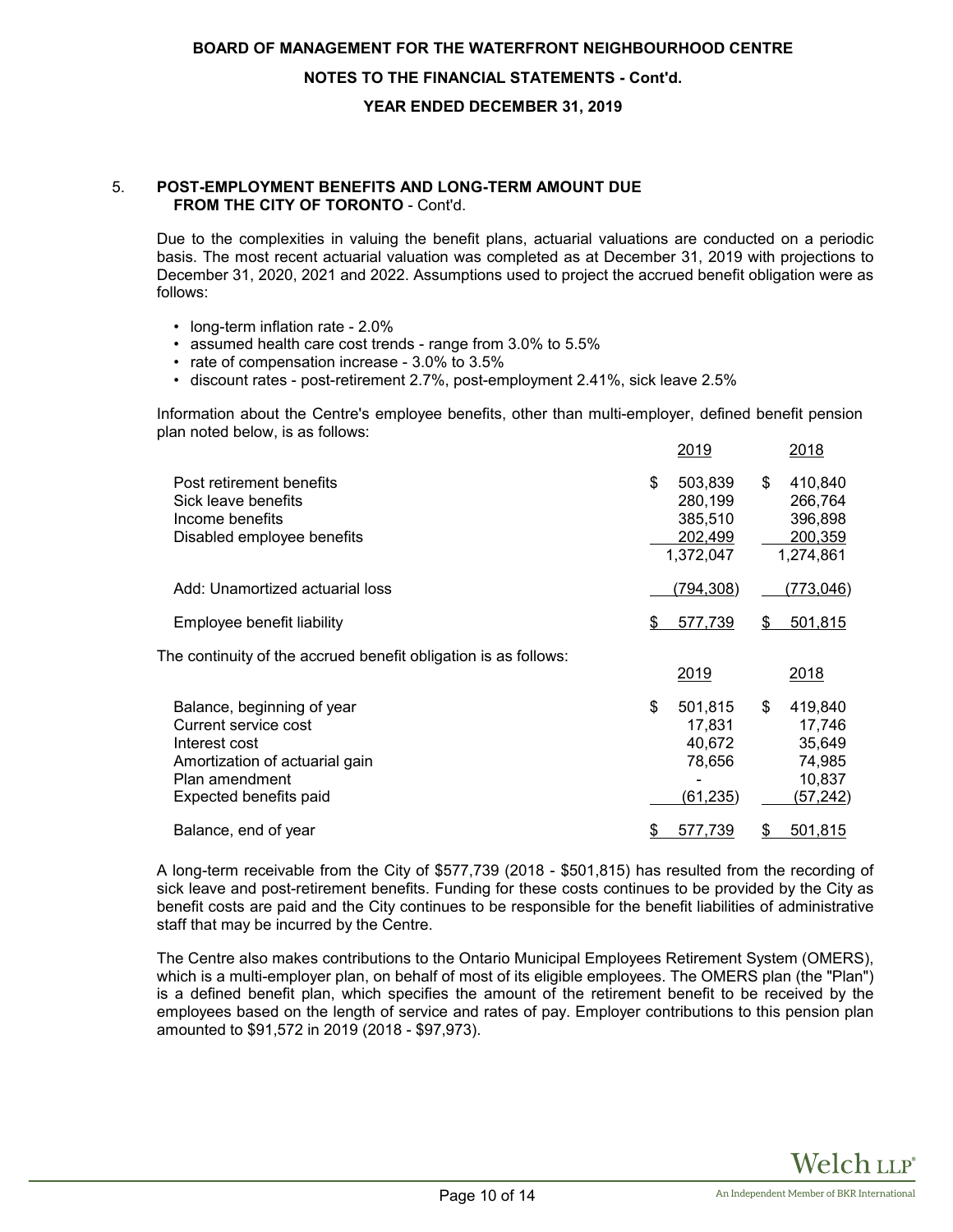# **BOARD OF MANAGEMENT FOR THE WATERFRONT NEIGHBOURHOOD CENTRE NOTES TO THE FINANCIAL STATEMENTS - Cont'd. YEAR ENDED DECEMBER 31, 2019**

#### 5. **POST-EMPLOYMENT BENEFITS AND LONG-TERM AMOUNT DUE FROM THE CITY OF TORONTO** - Cont'd.

The most recent actuarial valuation of the Plan as at December 31, 2019 indicates the Plan is in a surplus position and the Plan's December 31, 2019 financial statements indicate a net surplus of \$1.531 billion (a deficit of \$3.397 billion net against unrecognized investment returns of \$4.928 billion that will be recognized over the next four years). The Plan's management is monitoring the adequacy of the contributions to ensure that future contributions together with the Plan's assets and future investment earnings will be sufficient to provide for all future benefits. At this time, the Centre's contributions accounted for an insignificant portion of the Plan's total employer contribution. Additional contributions, if any, required to address the Centre's proportionate share of a deficit will be expensed during the period incurred.

### 6. **CAPITAL ASSETS**

Capital assets consist of the following:

|    |                                                                                |                                  | 2019                        | 2018                             |                             |  |  |  |
|----|--------------------------------------------------------------------------------|----------------------------------|-----------------------------|----------------------------------|-----------------------------|--|--|--|
|    | Administration                                                                 | Cost                             | Accumulated<br>amortization | Cost                             | Accumulated<br>amortization |  |  |  |
|    | Furniture, fixtures and equipment                                              | 162,448<br>\$                    | \$<br>158,175               | 162,448<br>\$                    | 156,731<br>\$               |  |  |  |
|    | Program<br>Furniture, fixtures and equipment<br>Less: accumulated amortization | 108,124<br>270,572<br>(251, 557) | 93,382<br>\$<br>251,557     | 108,124<br>270,572<br>(243, 763) | 87,032<br>243,763<br>S      |  |  |  |
|    | Net book value                                                                 | 19,015<br>\$                     |                             | 26,809<br>S                      |                             |  |  |  |
| 7. | <b>DEFERRED CONTRIBUTIONS</b>                                                  |                                  |                             |                                  |                             |  |  |  |
|    |                                                                                |                                  |                             | 2019                             | 2018                        |  |  |  |
|    | Balance, beginning of year                                                     |                                  |                             | \$<br>118,420                    | 205,494<br>\$               |  |  |  |
|    | Add: Funds received<br>Less: Amounts recognized as revenue                     |                                  |                             | 407,032<br>(441,595)             | 335,303<br>(422,377)        |  |  |  |
|    |                                                                                |                                  |                             |                                  |                             |  |  |  |

#### 8. **RELATED PARTY BALANCES**

The Centre has significant influence over the Waterfront Neighbourhood Centre Charitable Fund (WNCCF), a charitable organization incorporated without share capital and registered as a charity under the Income Tax Act. WNCCF's purpose is to receive and maintain funds, and apply all or part of the principal and/or revenue therefrom to the Centre from time to time. WNCCF operates to assist the Centre in achieving its mandates in providing services to the Waterfront West community.

Balance, end of year  $\overline{8}$  83,857  $\overline{8}$  118,420

WNCCF solicits funds in the name of the Centre, as outlined in the Memorandum of Understanding between the Centre and WNCCF dated May 26, 2020. The Centre provides on-going administrative support to WNCCF at no cost.

At December 31, 2019, \$2,175 was owed by the Centre to WNCCF for donations collected on behalf of WNCCF. Included in purchase of services is \$2,928 (2018 - \$nil) of legal costs incurred on behalf of WNCCF.

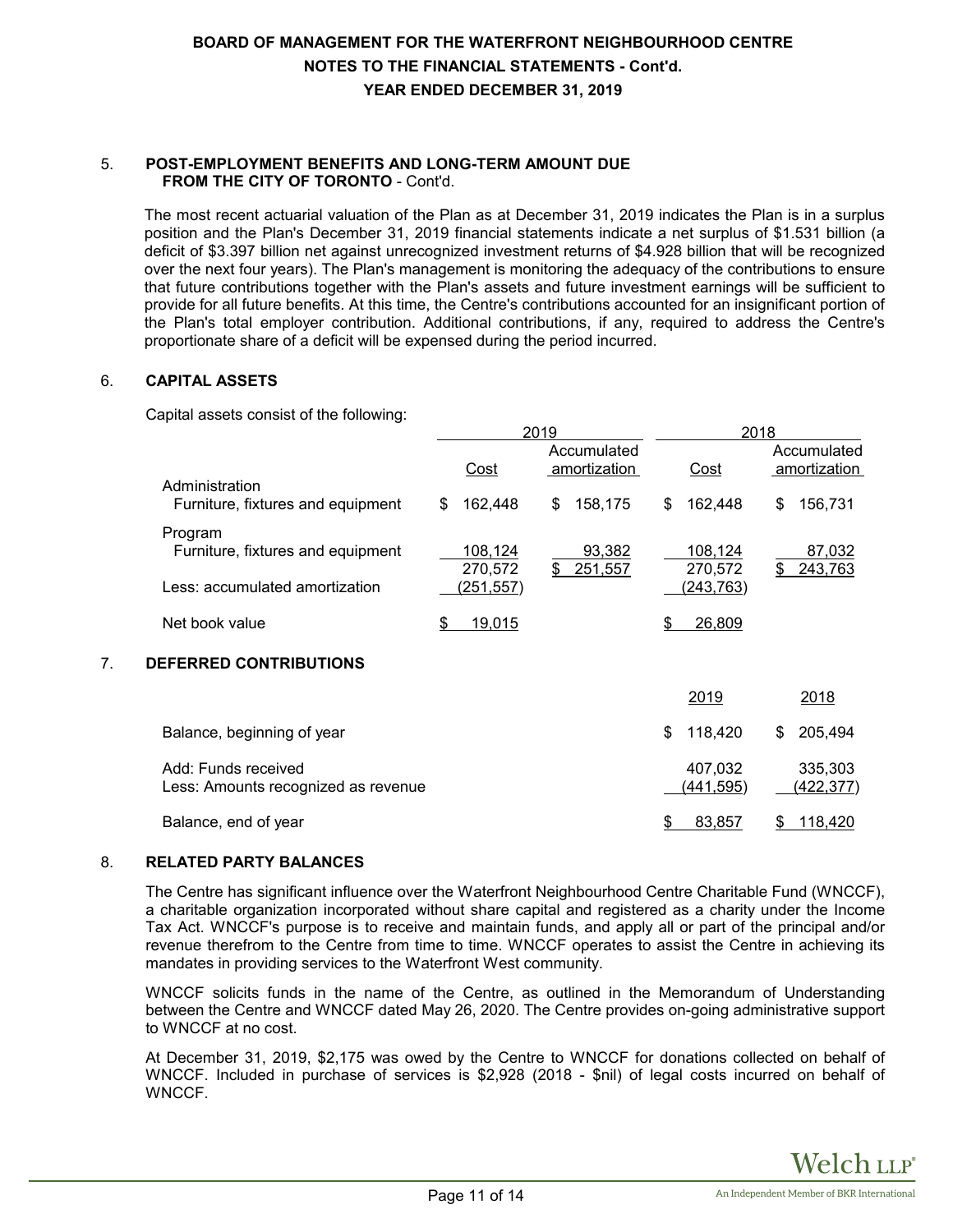### 9. **DEFERRED CAPITAL CONTRIBUTIONS**

|     |                                                                                                                                                                                                                                    | 2019                                                             |    | 2018                                                       |
|-----|------------------------------------------------------------------------------------------------------------------------------------------------------------------------------------------------------------------------------------|------------------------------------------------------------------|----|------------------------------------------------------------|
|     | Balance, beginning of year                                                                                                                                                                                                         | \$<br>5,718                                                      | \$ | 7,162                                                      |
|     | Add: Contribution deferred in year for capital asset purchases<br>Less: Amortization of deferred capital contributions                                                                                                             | 400,000<br>(1, 444)                                              |    | <u>(1,444)</u>                                             |
|     | Balance, end of year                                                                                                                                                                                                               | \$<br>404,274                                                    | \$ | 5,718                                                      |
| 10. | <b>INTERNALLY RESTRICTED - PROGRAM FUND RESERVES</b>                                                                                                                                                                               |                                                                  |    |                                                            |
|     | Mission and Strategic Priority Reserve                                                                                                                                                                                             | 2019                                                             |    | 2018                                                       |
|     | <b>Children and Youth Reserve</b><br>Replacement of Equipment<br>Special Project - Community Development<br>Special Project - Summer Program<br>Special Project - Capital Equipment<br>Special Project - Program Financial Subsidy | \$<br>117,248<br>19,193<br>118,358<br>35,000<br>51,635<br>36,936 | \$ | 117,248<br>19,193<br>118,358<br>35,000<br>51,635<br>36,936 |
|     |                                                                                                                                                                                                                                    | \$<br>378,370                                                    | S. | 378,370                                                    |

The Mission and Strategic Priority Reserve represents funds set aside by the Board of Management for future special projects relating to children and youth or special project initiatives, identified through strategic planning processes and for expenditures required to maintain the Centre's facility and/or for purchases of capital items not funded through other sources. Internally restricted net assets are not available for other purchases without approval of the Board of Management.

#### 11. **UNRESTRICTED RESERVE FUNDS - PROGRAM ADMINISTRATIVE RESERVE**

The Program Administration Reserve represents funds set up to meet legal and financial obligations in the event of future funding shortfalls and uncertainties and/or in the event of an emergency shutdown of the Centre's operations or for other administrative liabilities. These funds will equal no less than one month of operating expenses and no greater than three months based on the current year's budgeted expenses.

#### 12. **SUBSEQUENT EVENT**

In mid-March 2020, subsequent to the Centre's year-end, the province of Ontario declared a state of emergency in response to the public health concerns originating from the spread of the coronavirus disease.

On March 13, 2020, the Centre was closed in response to the quarantine measures implemented by the provincial government to stop the spread of the virus. The Centre does not currently have a scheduled reopening date.

A high degree of uncertainty persists surrounding the full economic impact of the situation. The unpredictable nature of the spread of the disease makes it difficult to determine the length of time that the Centre's operations will be impacted. Consequently, at the time of issuance of these financial statements, the effect that the abrupt decline in economic activity will have on the Centre's operations, assets, liabilities, revenues and expenses are not yet known.

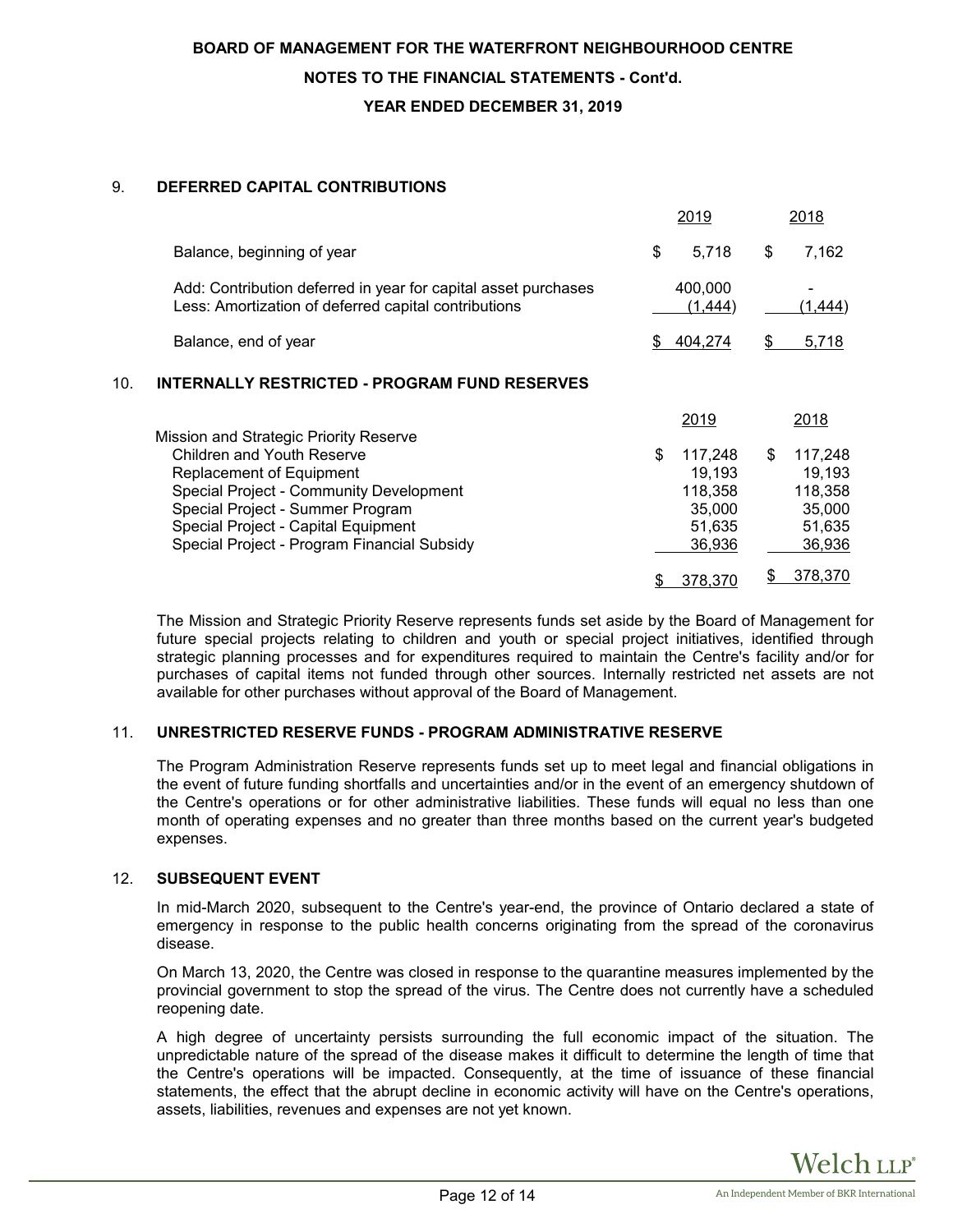# **BOARD OF MANAGEMENT FOR THE WATERFRONT NEIGHBOURHOOD CENTRE NOTES TO THE FINANCIAL STATEMENTS - Cont'd. YEAR ENDED DECEMBER 31, 2019**

#### 13. **FINANCIAL INSTRUMENTS**

The Centre is exposed to and manages various financial risk resulting from operations. The Centre's main financial risk management policies are as follows:

#### *Credit risk*

The Centre is exposed to credit risk resulting from the possibility that parties may default on their financial obligations. The Centre's maximum exposure to credit risk represents the sum of the carrying value of its cash, short-term investment and amounts receivable. The Centre's cash and short-term investments are deposited with a Canadian chartered bank and as a result management believes the risk of loss on this item to be remote. Management believes that the Centre's credit risk with respect to amounts receivable is limited. The Centre manages its credit risk by reviewing accounts receivable aging and following up on outstanding amounts.

#### *Liquidity risk*

Liquidity risk is the risk that the Centre cannot meet a demand for cash or fund its financial obligations as they become due. The Centre's financial liabilities are comprised of accounts payable and accrued liabilities. The Centre manages liquidity risk by monitoring its cash flow requirements on a regular basis. The Centre believes its overall liquidity risk to be minimal as the Centre's financial assets are considered to be highly liquid.

#### *Market risk*

Market risk is the risk that the fair value or future cash flows of a financial instrument will fluctuate because of changes in market prices. Market risk is comprised of currency risk, interest risk and other price risk.

#### i) *Currency risk*

Currency risk is the risk that the fair value of financial instruments or future cash flows associated with the instruments will fluctuate relative to the Canadian dollar due to changes in foreign exchange rates. The Centre's financial instruments are denominated in Canadian dollars and it transacts primarily in Canadian dollars. As a result, management does not believe the Centre is exposed to significant currency risk.

#### ii) *Interest rate risk*

Interest rate risk is the risk that the fair value of financial instruments or future cash flows associated with the instruments will fluctuate because of changes in market interest rates. The Centre's cash and shortterm investments earn interest at prevailing market rates and the interest rate exposure related to these financial instruments is negligible.

#### iii) *Other price risk*

Other price risk is the risk that the fair value of financial instruments or future cash flows associated with the instruments will fluctuate due to changes in market prices (other than those arising from currency risk or interest rate risk), whether these changes are caused by factors specific to the individual instrument or its issuer or factors affecting all similar instruments traded in the market. Management does not believe the Centre is exposed to other price risk.

#### *Changes in risk*

There have been no significant changes in the Centre's risk exposures from the prior year.